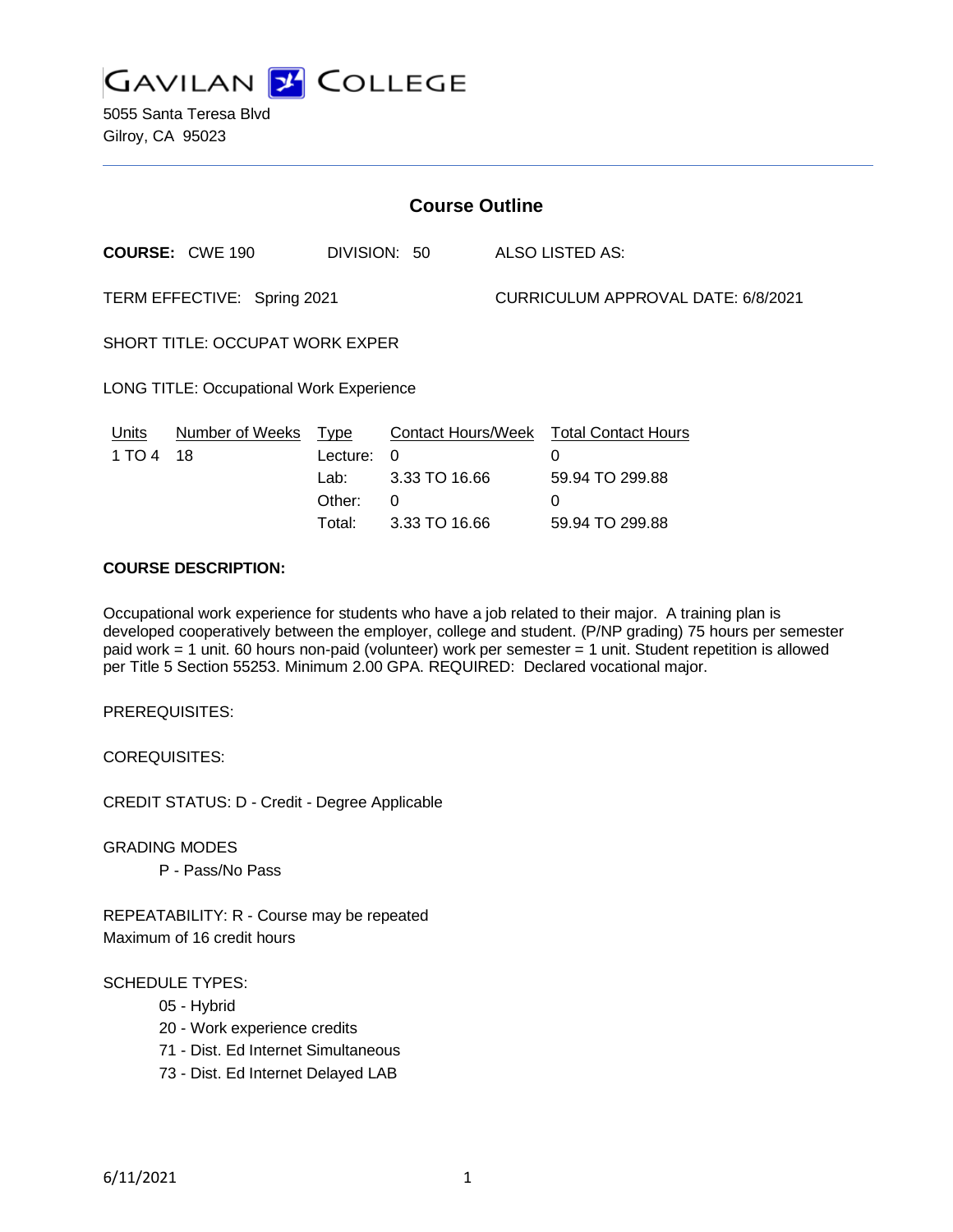## **STUDENT LEARNING OUTCOMES:**

By the end of this course, a student should:

1. Increase job skills in at least one of the following transferable skill sets: Communication, Research and Planning, Human Relations, Organization, Management and Leadership, Work Survival.

### **CONTENT, STUDENT PERFORMANCE OBJECTIVES, OUT-OF-CLASS ASSIGNMENTS**

Curriculum Approval Date: 6/8/2021

Gavilan College's occupational work experience program offers students the opportunity to earn elective units of credit for work experience. Employed students establish written job related learning objectives with their work supervisors which are submitted to the assigned Cooperative Work Experience Instructor. The student must work in a job related to their major and make measurable progress on each written learning objective during the course of the semester. At the end of the semester the student submits timesheets that reflect the hours worked during the semester. Student and supervisor evaluations of the written learning objectives are completed at the end of the semester. Student's must check iLearn for more information and a complete list of requirements and due dates. Students can earn up to 4 units per semester (maximum 16). Requirements:

(1) Complete and turn in application form and employer acknowledgement form by the 2nd week of the term.

(2) Complete and turn in Learning Objectives (at least one per unit enrolled) by the 5th week of the term.

(3) Choose/Complete one of the following: What do leaders do? or Values, setting an example. or Reflection and Action. Due by the end of week 4.

(4) Choose/Complete one of the following: Taking Risks, Opportunities or Collaboration or Developing Other Leaders. Due by the end of week 6.

(5) Choose/Complete one of the following: Inspiring Action or Impromptu Speaking or Public Speaking Mistakes to Avoid. Due by the end of week 10.

(6) Turn in signed timesheets by the end of the semester.

(7) Take home final.

Through this program students may gain realistic work experience that is meaningfully related to their college study program; acquire knowledge, skills, and attitudes essential for successful employment; demonstrate an increase in confidence and positive self-image through a worthwhile on-the job experience; develop a professional network and clarify career goals; and fulfill the ?experience required? stipulation associated with many job openings.

#### **METHODS OF INSTRUCTION:**

seminar discussions, individual conferences, term assignments, lab

## **METHODS OF EVALUATION:**

Writing assignments

Percent of total grade: 20.00 %

Other: Student Learning Outcomes developed jointly with student, employer and instructor. Percent range of total grade: 10% - 20%

Problem-solving assignments

Percent of total grade: 10.00 %

Written/Oral Report. Percent range of total grade: 10% - 20%

Skill demonstrations

Percent of total grade: 60.00 %

Field Work, Performance Exams. Percent range of total grade: 50% - 70%

Other methods of evaluation

Percent of total grade: 10.00 %

Conferences with Instructor. Percent range of total grade: 10% - 20%